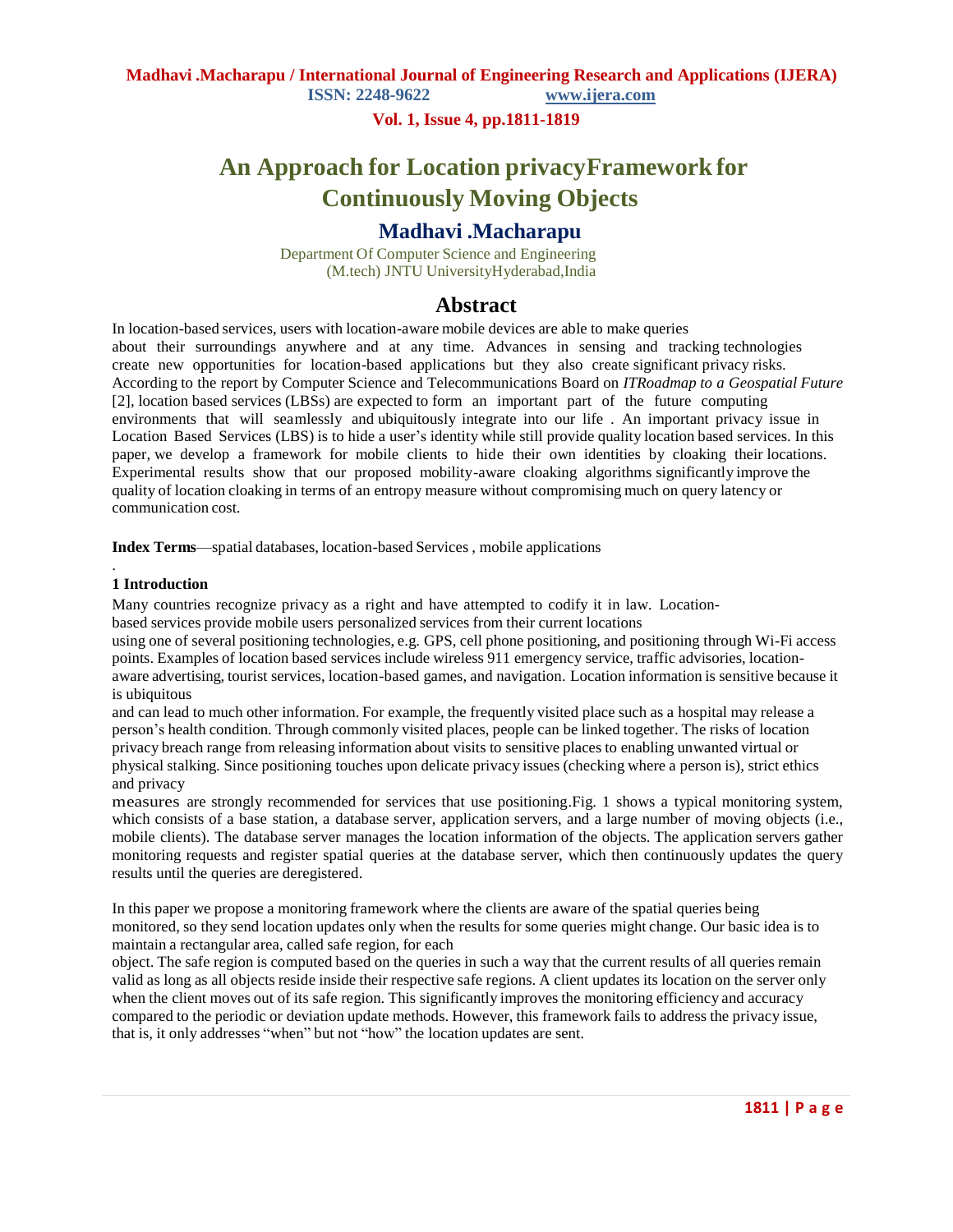# **Madhavi .Macharapu / International Journal of Engineering Research and Applications (IJERA)**

**ISSN: 2248-9622 www.ijera.com**

**Vol. 1, Issue 4, pp.1811-1819**



#### Figure. 1 System architecture

Location cloaking is one typical approach to protecting user location privacy in LBS. Upon receiving a locationbased spatial query (e.g., a range query or a kNN query) from the user, the system cloaks the user's current location into a *cloaking region* based on the user's privacy requirement. The location-based spatial query is thus transformed into a *region-based spatial query* before being sent to the LBS server. The LBS server then evaluates the regionbased query and returns a *result superset*, which contains the query results for all possible location points in the cloaking region. Finally, the system refines the result superset to generate the exact results for the query location.

In this paper, we identify and address two issues concerning the location cloaking approach. We first show that the representation of a cloaking region has an impact on the result superset size of the region-based query. Second, we consider the location cloaking problem for continuous LBS queries.

### **2. RELATED WORK**

Early work assumed a static data set and focused on efficient access methods (e.g., R-tree) and query evaluation algorithms. Recently, a lot of attention has been paid to moving-object databases, where data objects or queries or both of them move. Similarly, a prototype for interactive cloaking of user locations, based on the PROBE [1mdm] privacy system. PROBE provides privacy guarantees against the association of users with sensitive locations (e.g.,

hospitals, bars, etc). Moreover, privacy can be easily personalized by specifying preferences about the sensitive locations and the desired degree of protection. Based on the user's profile and the map of sensitive locations, PROBE efficiently generates an *obfuscated map* that disguises sensitive locations. Users are presented with a clear and intuitive picture of how their location is protected, improving user experience and increasing privacy awareness.

Previous work has addressed the problem of location K-anonymity either based on centralized or decentralized schemes [2]. However, a centralized scheme relies on an anonymizing server (AS) for location cloaking, which may become the performance bottleneck when there are large More importantly, holding information in a centralized place is more vulnerable to malicious attacks.

A decentralized scheme depends on peer communication to cloak locations and is more scalable. A new hybrid framework called HiSC [2] that balances the load between the (AS )and mobile clients has been proposed. HiSC partitions the space into base cells and a mobile client claims a surrounding area consisting of base cells. The number of mobile clients in the surrounding cells is kept and updated at both client and AS sides. A mobile client can either request cloaking service from the centralized AS or use a peer-to-peer approach for spatial cloaking based on personalized privacy, response time, and service quality requirements.However,it may pose too much computation and communication overhead to the clients.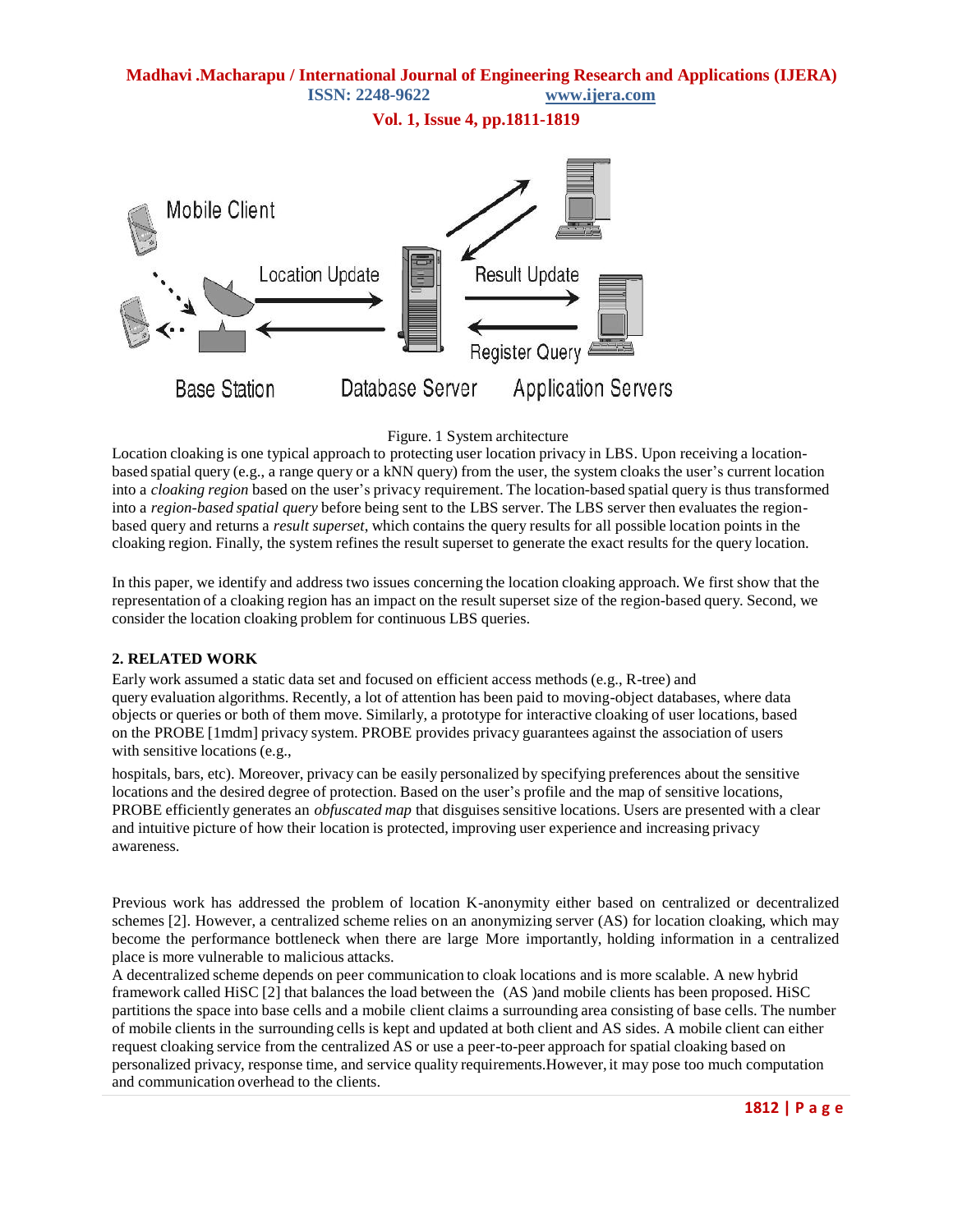## **Vol. 1, Issue 4, pp.1811-1819**

To preserve user location privacy, spatial cloaking is the most commonly used privacy enhancing technique in LBS. The basic idea of the spatial cloaking technique is to blur a user's exact

location into a cloaked area that satisfies the user specified privacy requirements. nfortunately, existing spatial cloaking algorithms designed for LBS rely on fixed communication infrastructure, e.g., base stations, and centralized/distributed servers. Thus, these algorithms cannot be applied to a mobile peer-to-peer (P2P) [3] environment where mobile users can only communicate with other peers through P2P multi-hop routing without any support of fixed communication infrastructure or servers.

In terms of architecture models, existing spatial cloaking techniques can be categorized into three models, centralized, distributed and peer-to-peer. For the centralized architecture model [4], [5],

a trusted third party, termed location anonymizer, is placed between the user and the service provider. The location anonymizer is responsible for blurring users' exact locations into cloaked areas that satisfy their privacy requirements, and for communicating with the service provider. This architecture model could pose a scalability issue because it requires all the mobile users to periodically report their exact locations to the location anonymizer. Also, storing the user's exact location at a server could pose a privacy breach, i.e., a single point of attacks.

For the distributed architecture model, the users maintain a complex data structure to anonymize their location information through fixed communication infrastructure, i.e., base stations. However, such a complex data structure leads to difficulties to apply this model to highly dynamic location based mobile applications. The basic idea is that mobile users are able to work together to blur their locations into cloaked areas without using any fixed communication infrastructure or centralized/distributed servers.

Distributed approaches have been investigated to monitor continuousrange queries [6], and continuous kNN queries. The main idea is to shift some load from the server to the mobile clients. Monitoring queries have also been studied for distributed Internet databases, data

streams, and sensor databases. However, these studies are not applicable to monitoring of moving objects, where a two-dimensional space is assumed.

#### **2.1 Framework**

This framework consists of componentslocated at both the database server and the moving objects. At the database server side, we have the moving object index, the query index, the query processor, and the location manager. At moving objects' side, we have location updaters. Without loss of generality, we make the following assumptionsfor simplicity:

• The number of objects is some orders of magnitude larger than that of queries. As such, the query index can accommodate all registered queries in main memory, while the

object index can only accommodate all moving objects in secondary memory. This assumption has been widely adopted in many existing proposals.

• The database server handles location updates sequentially; in other words, updates are queued and handled on a first-come-first-serve basis. This is a reasonable assumption to relieve us from the issues of read/write consistency.

• The moving objects maintain good connection with the database server. Furthermore, the communication cost for any location update is a constant. With the latter assumption, minimizing the cost of location updates is equivalent to minimizing the total number of updates.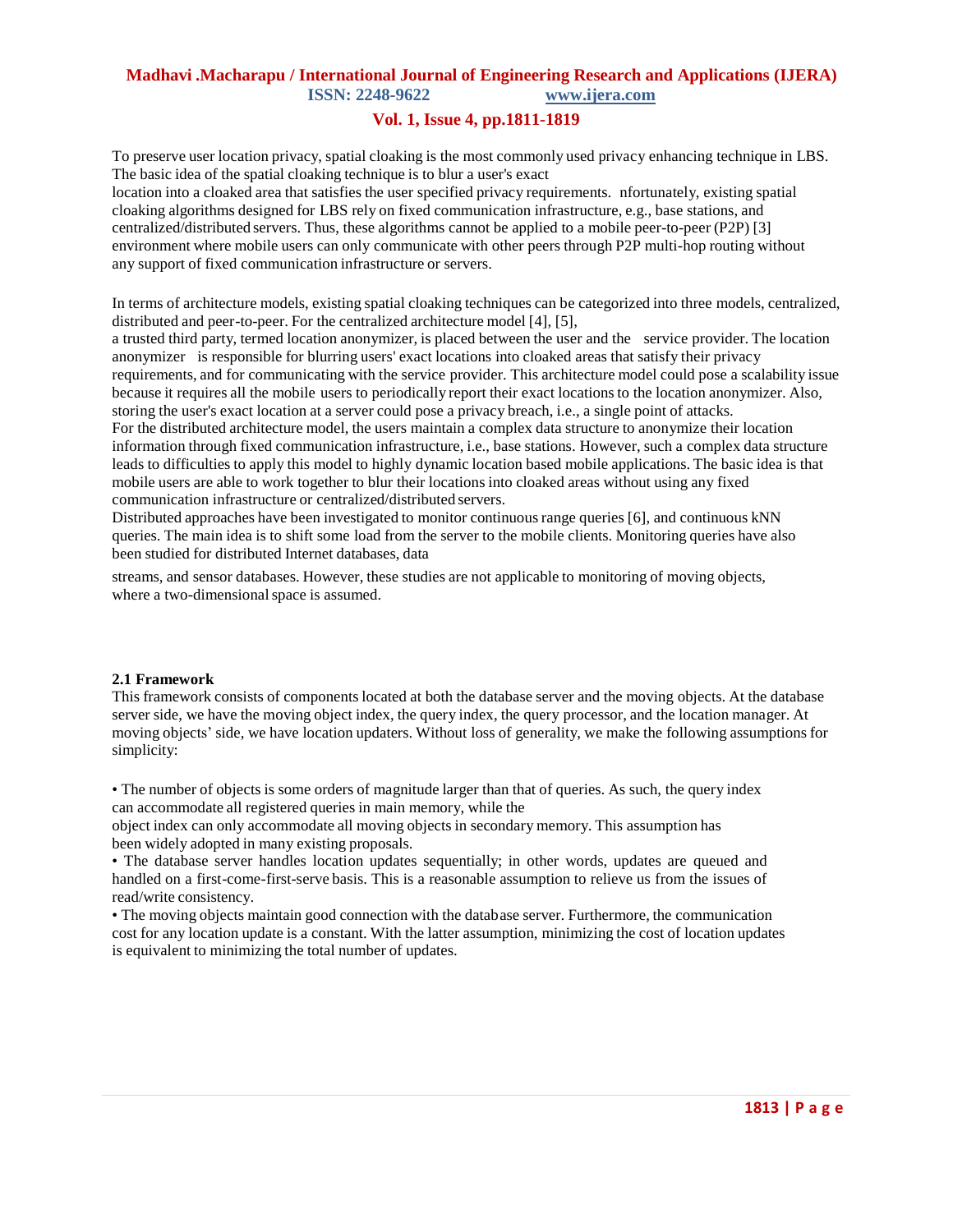**Vol. 1, Issue 4, pp.1811-1819**



This framework works as follows (see Fig. 2): At any time, application servers can register spatial queries to the database server (step  $\_1$ ). When an object sends a location update (step  $\_2$ ), the query processor identifies those queries that are affected by this update using the query index, and then, reevaluates them using the object index (step \_3). The updated query results are then reported to the application servers who register these queries. Afterward, the location manager

computes the new safe region for the updating object (step \_4), also based on the indexes, and then, sends it back as a response to the object (step \_5). The procedure for processing a new query is similar, except that in step \_2, the new query is evaluated from scratch instead of being reevaluated incrementally, and that the objects whose safe regions are changed due to this new query must be notified. Algorithm 1 summarizesthe procedure at the database server to handle a query registration/deregistration or a location update.

#### Algorithm1. Overview of Database Behavior

- 1: while receiving a request do
- 2: if the request is to register query q then
- 3: evaluate q;
- 4: compute its quarantine area and insert it into the query index;
- 5: return the results to the application server;
- 6: update the changed safe regions of objects;
- 7: else if the request is to deregister query q then
- 8: remove q from the query index;
- 9: else if the request is a location update from object p then
- 10: determine the set of affected queries;
- 11: for each affected query q0 do
- 12: reevaluate q0;
- 13: update the results to the application server;
- 14: recompute its quarantine area and update the query index;
- 15: update the safe region of p;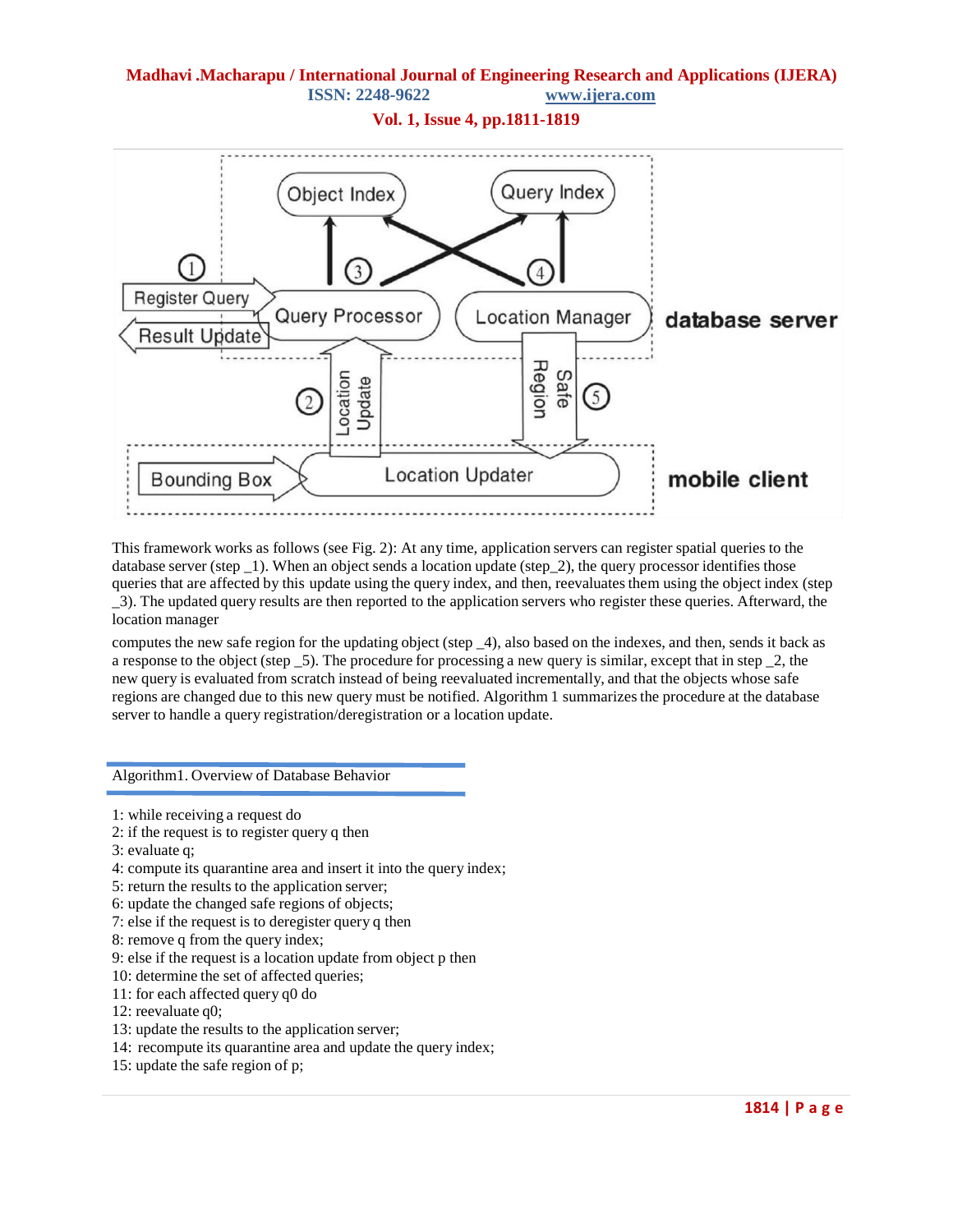## **Vol. 1, Issue 4, pp.1811-1819**

#### **2.2 Safe Region**

Our basic idea is to maintain a rectangular area, called safe region, for each object. The

saferegion is computed based on the queries in such a way that the current results of all queries remain valid as long as all objects reside inside their respective safe regions. A client updates its location on the server only when the client moves out of its safe region. This significantly improves the monitoring efficiency and accuracy compared to the periodic or deviation update methods. However, this framework fails to address the privacy issue, that is, it only addresses "when" but not "how" the location updates are sent.

The key idea to solving the problem is "safe region," which was defined in [7] as a rectangle within which the change of object location does not change the result of any registered spatial query. Now that locations are squares instead of points, to clarify the definition of "within," we use the centroid point of the square as a representative, so the safe region is essentially a safe region for the centroid of the square. However, the consequence of introducing square is more than that—the result of a spatial query is no longer unique. For example, if the square of an object partially overlaps with a range query, this object could be either a result object or a nonresult object of this query. As such, a unique definition of query result under squares is a prerequisite of safe region.

Since the genuine point location of an object is distributed uniformly in its square, we can define the (unique) query result as the one with the highest probability among all possible results. As in the previous range query example, if the majority of the square falls inside the range query,

that object is most probably a result object of this query; otherwise, that object is most probably

a nonresult object. With the notion of most probable result, we thereby define the safe region as a rectangle within which the change of the centroid of the object's square does not change the

most probable result of any registered spatial query. The standard update strategy of the client is therefore "to update when the centroid of the square is out of the safe region.

#### **2.3. Location Cloaking**

Location cloaking in the presence of node mobility is more challenging. Right after the network is deployed, each node can find its initial cloaking box using the domain partitioning technique discussed in the previous subsection. One minor change is the minimal safety level that governs when a subdomain should be partitioned further.

Given a partition *P*, its safety level *S*(*P*) downgrades when a node moves into it. Given the required safety level *θ*,

the maximum number of nodes allowed in *P* is  $n_{max} = \frac{1 - \frac{A(P)}{\theta}}{P}$ . Thus, to ensure *S*(*P*) no less than  $\theta$  before *P* is merged with some other partitions,  $S(P)$  must be at least  $\alpha$ .  $\theta$ , where  $\alpha$ , referred to as P's safety coefficient, is equal to  $n_{max} = [n_{max}/n_{max} - 1]$ . Therefore, the domain partitioning procedure goes to a subdomain *P*, only if the safety level of its parent partition is no less than 2*α*・*θ*.

**Algorithm 2** Cloak for mobile ad hoc networks

M-Cloak(*θ*)//execute by each node 1: *{*monitor my movement against current partition *P}* 2: **if** crossing the boundary of *P* **then** 3: //update *P* 4: send packet (*LEAV E, seqnum, P*)  $5: N(P) \leftarrow N(P) - 1$  $6: s \leftarrow A(P)/N(P)$ 7: **if**  $s \geq 2\alpha \cdot \theta$  **then** 8: wait(T) *{*wait until LEAVE broadcast is finished*}* 9:  $S - \text{Clock}(P, \theta)$  {split P} 10: end if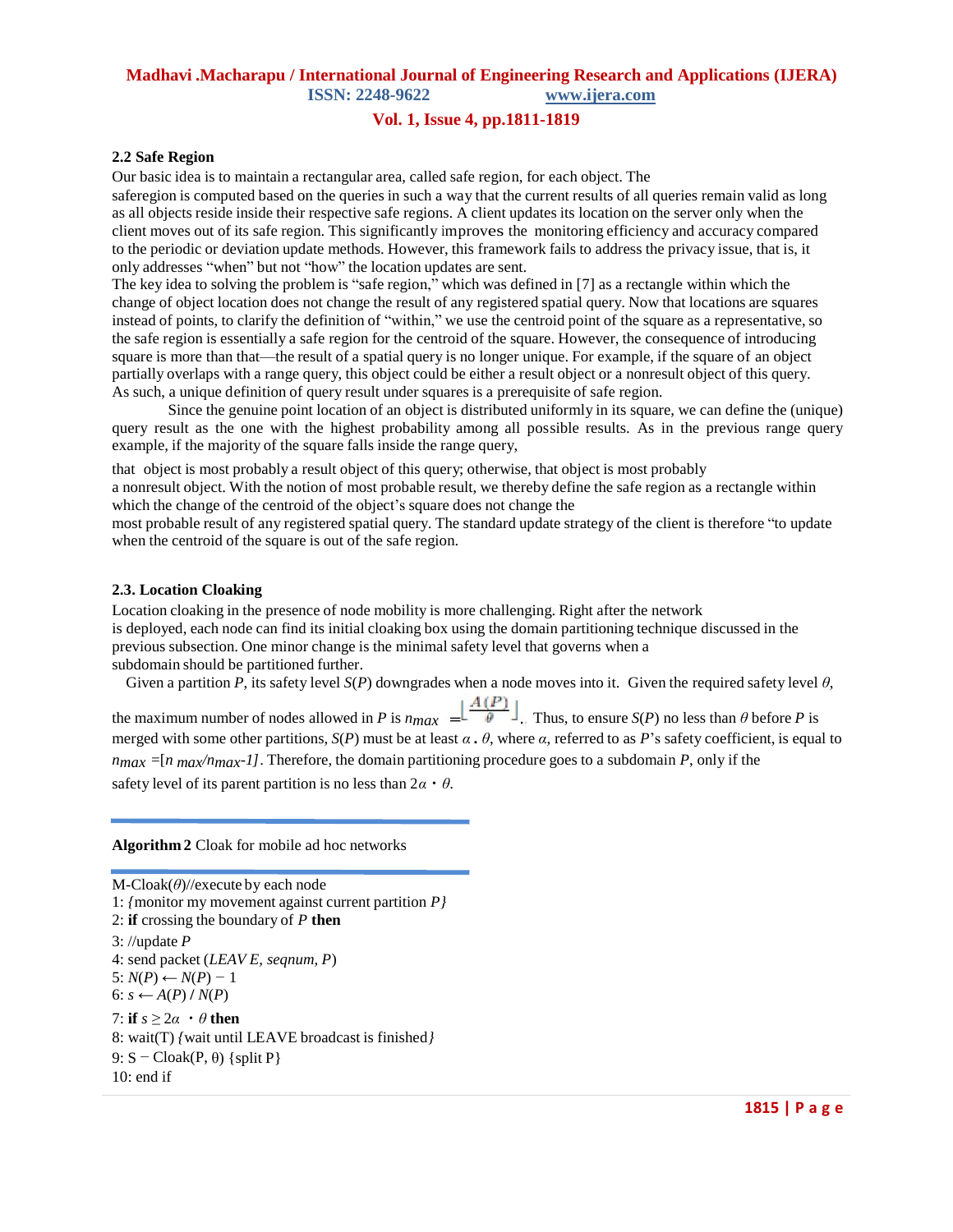## **Madhavi .Macharapu / International Journal of Engineering Research and Applications (IJERA)**

**ISSN: 2248-9622 www.ijera.com**

## **Vol. 1, Issue 4, pp.1811-1819**

11: //find new cloaking box

12: *{*listen and eavesdrop ADVERTISE packet for *P*¢*}* 13: send packet (*JOIN, seqnum,P*¢)  $14: N(P\varphi) \leftarrow N(P\varphi) + 1$ 15: *s* ←  $A(P¢)$  /  $N(P¢)$ 16: **if**  $s \leq \alpha \cdot \theta$  **then** 17: wait(T) *{*wait until JOIN broadcast is finished*}* 18: while true do 19:  $P¢$  ← parent partition of  $P¢$ 20: calculate safety level of *P*¢ *{*as the same as is S-Cloak*}* 21: **if**  $S(P\varphi) \ge \alpha \cdot \theta$  **then** 22: set *P*¢ as new cloaking box 23: end if 24: end while

25: end if 26: end if In the above process, a node reveals its location information in packets LEAVE, ADVERTISE, JOIN and MERGE. For each packet of (*LEAVE, seqnum, P*), the location information in the packet cannot be used to locate the sender because the sender is outside *P*. In addition, an ADVERTISE packet is broadcast in the sender's cloaking box, whose safety level is guaranteed to be no less than *θ*; a MERGE packet is broadcast in the parent partition of sender's cloaking box, whose safety level is also no less than *θ*. Comparing with LEAVE, ADVERTISE and MERGE, JOIN packets involve a safety problem. When an adversary eavesdrops a JOIN packet of (*JOIN, seqnum, P*), it knows the population of *P* increases by one. Thus, if the adversary receives multiple JOIN packets in a short period, it may be able to infer that the safety level of *P* downgrades below *θ*. To cope with this problem, a node should not send JOIN packet immediately after it eavesdrops an ADVERTISE message. Instead, we let a node wait for a random time period before it sends JOIN packet. During the waiting period, if a node receives another JOIN packet, it waits for another certain period which ensures that the eavesdropped JOIN packet has been broadcast in *P*. As long as it does not hear MERGE packet during the waiting period, it sends its JOIN packet. Otherwise, it extends the waiting time further until the merge process finishes. In this way, the JOIN packets are broadcast sequentially, and from perspective of the adversary, the safety level of *P* must be no less than *θ* before merge happens. An adversary may launch DOS attacks by inserting fake LEAVE or JOIN packets. Such attacks can be prevented by simply letting nodes recalculate the population of their current cloaking box before each split or merge.

#### **2.4. Analysis**

In the mobile ad hoc network, the initialization of cloaking boxes is very similar with the stationary ad hoc network. In the analysis, we focus on the cloaking box update and estimate average number of control packets sent by a mobile node per time unit. Suppose *b* is a cloaking box at the depth *k* in the BP-tree. When a node moves out of *b*, it broadcasts a LEAVE packet within *b*, and the cost is *Cleave* = *N*(*b*). If the safety level of *b* becomes larger than 2*α b* is split, and every node inside *b* will recalculate its cloaking box by broadcasting a PLUS packet in *b*'s child partitions.

The cost *Csplit* is bounded by  $1/2$   $N2(b) \le Csplit \le N2(b)$ . The lower bound denotes the cost when mobile nodes in *b* is uniformly distributed; the upper bound denotes the cost when one of *b*'s child partition is empty. On the other hand, if a mobile node moves into *b*, a JOIN packet is broadcast inside *b* with cost  $C$ *join* =  $N(b)$ . If the safety level of *b* downgradeslower than *θ*, every node in *b* broadcasts a MERGE packet within *b*'s parent partition *P*(*b*), the cost of which is  $N(b)N(P(b))$ . Then all nodes in  $P(b)$  recalculate the safety level of  $P(b)$  by broadcasting PLUS

packets, the cost of which is  $N2(P(b))$ . Thus, the total cost of the merging process is  $Cmerge = N(P(b))(N(P(b)) +$ (*N*(*b*))). Suppose mobile nodes follow a random walk model, in which at every time unit, a mobile node moves with a randomly picked direction and speed. The time duration that a randomly moving unit may stay in an area can be approximated as an exponential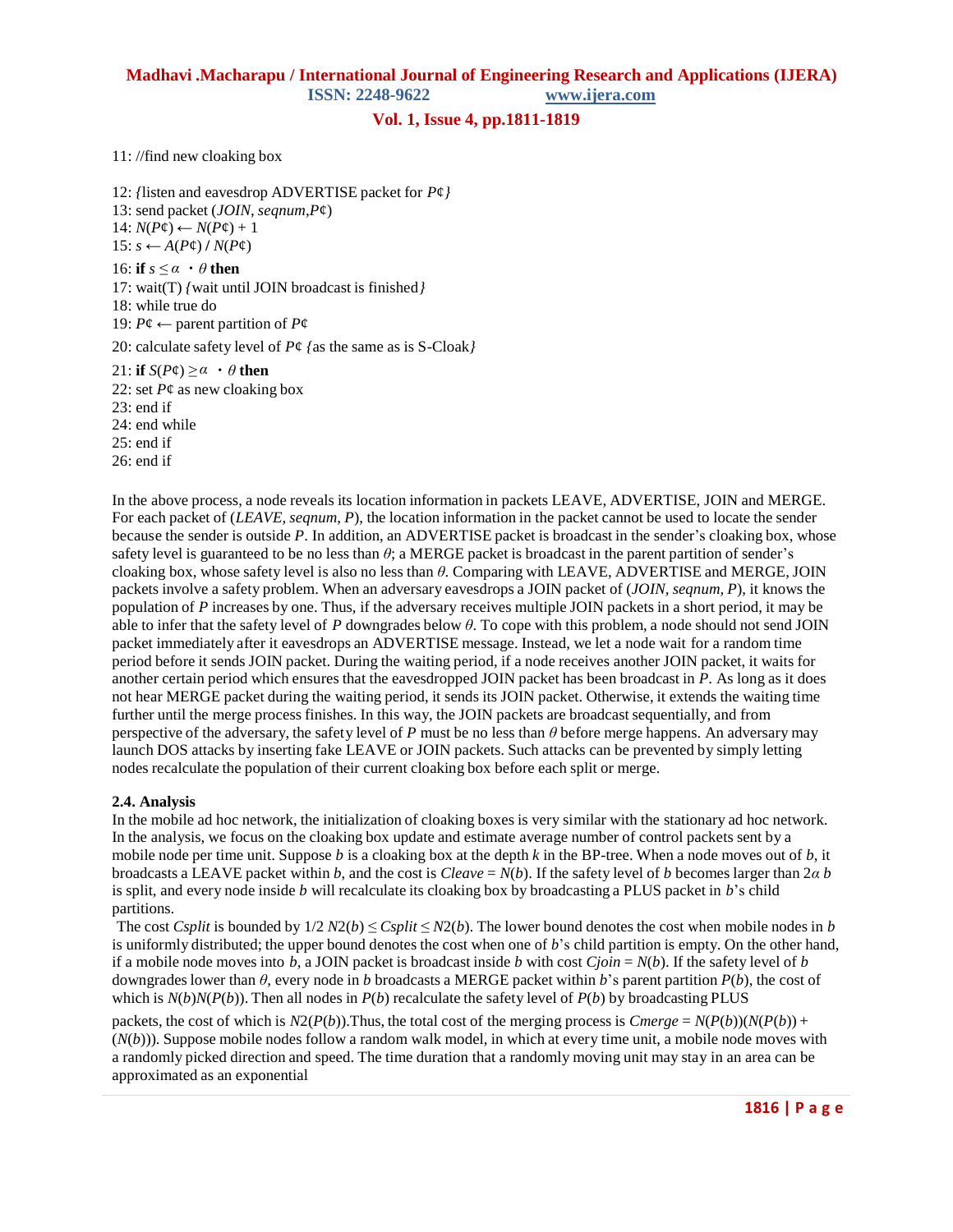## **Vol. 1, Issue 4, pp.1811-1819**

$$
t = \frac{\pi A}{E[v]L}
$$

distribution and the mean staying time is  $E[\Psi] \neq$ , where *A* is the area, *L* is the perimeter of the Aarea, and  $E[v]$  is the average speed of the mobile unit.

discussed above, under uniformly distribution, the cloaking boxes of mobile nodes are at depth *dmax* in the BP-tree. Thus, the average time duration that a mobile host stays inside its cloaking box is ,

$$
\bar{t} = \frac{\pi \cdot l \cdot w}{2^{d_{max} - 1} E[v] L(d_{max})}, \text{ where}
$$

$$
L(k) = \frac{l}{2^{\lfloor k/2 \rfloor - 1}} + \frac{w}{2^{\lfloor (k-1)/2 \rfloor - 1}}
$$

where is the perimeter of a partition at depth *k* in the BP-tree. Since the random walk does not change the uniform distribution, theoretically, neither split nor merge happens during the movement of mobile nodes, and the control overhead is composed of only LEAVE and JOIN messages.

In reality, split and merge may happen but the frequency must be very low. Thus, in the analysis, we only count the LEAVE and JOIN messages. Since the cloaking boxes contain only one node, the cost of broadcasting LEAVE and JOIN is equal to 1. Therefore, during cloaking update, the average number of control packets sent by a mobile node per time unit can be estimated as Cupdate  $= 2/t$ .

#### **3. Results**

Using spatial cloaking technique for mobile adhoc networks, we blur a user's exact location into a cloaked area that satisfies the user specified privacy requirements. Here RegionV is the cloaked area, Nname is the node name. The RegionV shows 100 until the user is in Hyderabad with in range of 50 and 150 i.e., 100-50 and 100+50. Table.1. Application Server Monitor

| <b>Application Server Monitor</b> |                 |         |
|-----------------------------------|-----------------|---------|
| <b>Nname</b>                      | Region          | RegionV |
| PN791                             | Visakhapatnam   | 200     |
| <b>PN025</b>                      | Vijayawada      | 400     |
| <b>PN936</b>                      | Guntur          | 300     |
| PN732                             | Hyderabad       | 100     |
| <b>PN090</b>                      | Hyderabad       | 100     |
| <b>PN447</b>                      | Warangal        | 500     |
|                                   | Nnome Node Nome |         |

Nname-Node Name RegionV- Region Coverage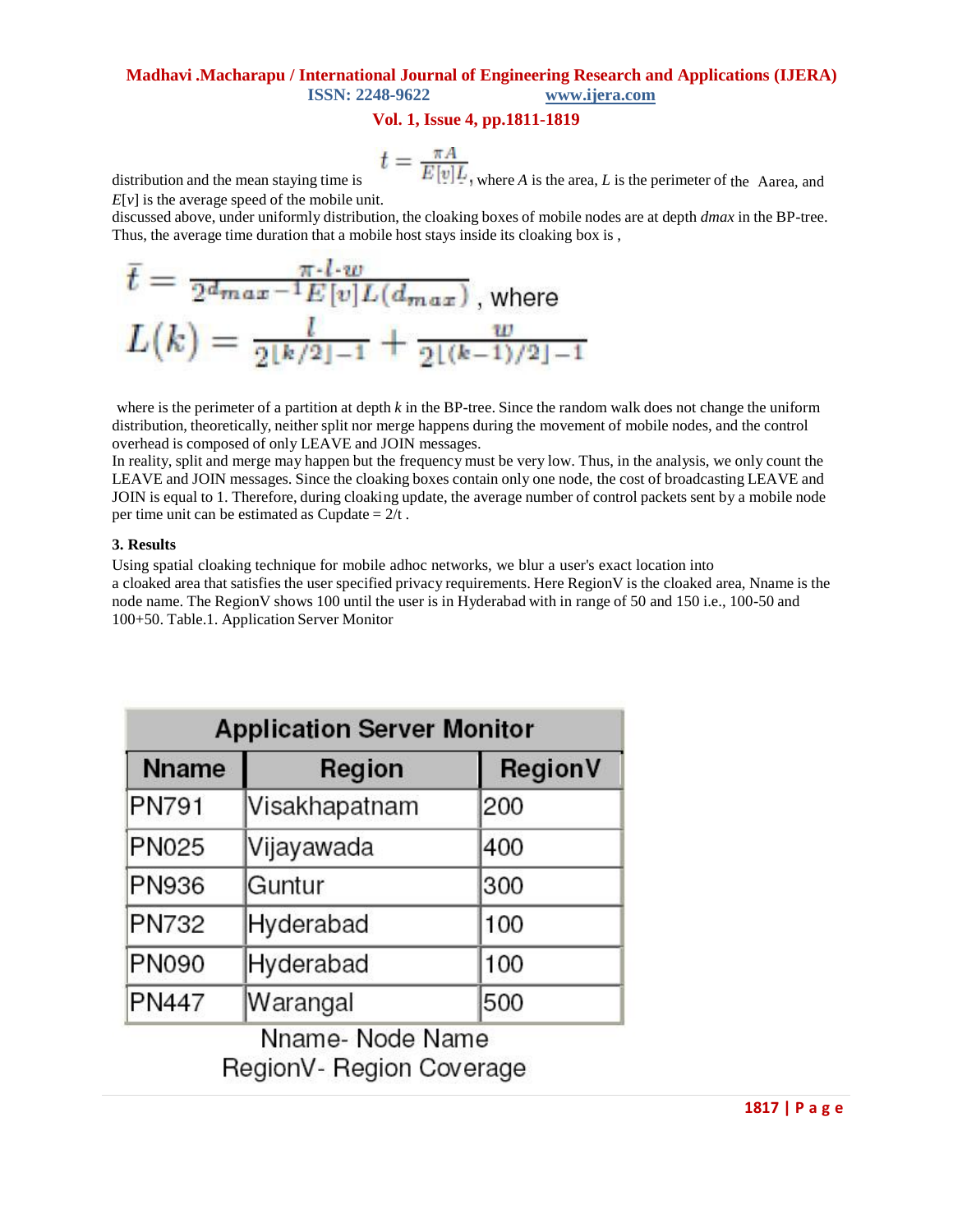**Vol. 1, Issue 4, pp.1811-1819**

## **4. CONCLUSIONS**

This paper proposes a framework for monitoring continuous spatial queries over randomly moving objects. This framework for mobile clients hides their own identities by cloaking their locations. Experimental results show that our proposed mobility-aware cloaking algorithms significantly improve the quality of location cloaking in terms of an entropy measure without compromising much on query latency or communication cost. Furthermore, the framework is robust and scales well with various parameter settings, such as privacy requirement, moving speed, and the number of queries and moving objects. As for future work, we plan to incorporate other types of queries into the framework, such as spatial joins and aggregate queries. We also plan to further optimize the performance of the framework. In particular, the minimum cost update strategy shows that the safe region is a crude approximation of the ideal safe area, mainly because we separately optimize the safe region for each query, but not globally. A possible solution is to sequentially optimize the queries but maintain the safe region accumulated by the queries optimized so far. Then, the optimal safe region for each query should depend not only on the query, but also on the accumulated safe region.

#### **REFERENCES**

[1] S. Babu and J. Widom, "Continuous Queries over Data Streams,"

Proc. ACM SIGMOD, 2001.

[2] N. Beckmann, H. Kriegel, R. Schneider, and B. Seeger, "The R\*- Tree: An Efficient and Robust Access Method for Points and Rectangles," Proc. ACM SIGMOD, pp. 322-331, 1990.

[3] R. Benetis, C.S. Jensen, G. Karciauskas, and S. Saltenis, "Nearest

Neighbor and Reverse Nearest Neighbor Queries for Moving

Objects," Proc. Int'l Database Eng. and Applications Symp. (IDEAS), 2002.

[4] A. Beresford and F. Stajano, "Location Privacy in Pervasive

Computing," IEEE Pervasive Computing, vol. 2, no. 1, pp. 46-55, Jan.- Mar. 2003.

[5] J. Broch, D.A. Maltz, D. Johnson, Y.-C. Hu, and J. Jetcheva, "A

Performance Comparison of Multi-Hop Wireless Ad Hoc Network Routing Protocols," Proc. ACM/IEEE MobiCom, pp. 85-97, 1998.

[6] Y. Cai, K.A. Hua, and G. Cao, "Processing Range-Monitoring Queries on Heterogeneous Mobile Objects," Proc. IEEE Int'l Conf. Mobile Data Management (MDM), 2004.

[7] J. Chen and R. Cheng, "Efficient Evaluation of Imprecise Location-Dependent Queries," Proc. IEEE Int'l Conf. Data Eng. (ICDE), pp. 586-595, 2007.

[8] J. Chen, D. DeWitt, F. Tian, and Y. Wang, "NiagaraCQ: A Scalable Continuous Query System for Internet Databases," Proc. ACM SIGMOD, 2000. [9] R. Cheng, D.V. Kalashnikov, and S. Prabhakar, "Querying Imprecise Data in Moving Object Environments," IEEE Trans. Knowledge and Data Eng., vol. 16, no. 9, pp. 1112- 1127, Sept. 2004. [10] H.D. Chon, D. Agrawal, and A.E. Abbadi, "Range and kNN Query Processing for Moving Objects in Grid

Model," ACM/

Kluwer MONET, vol. 8, no. 4, pp. 401-412, 2003.